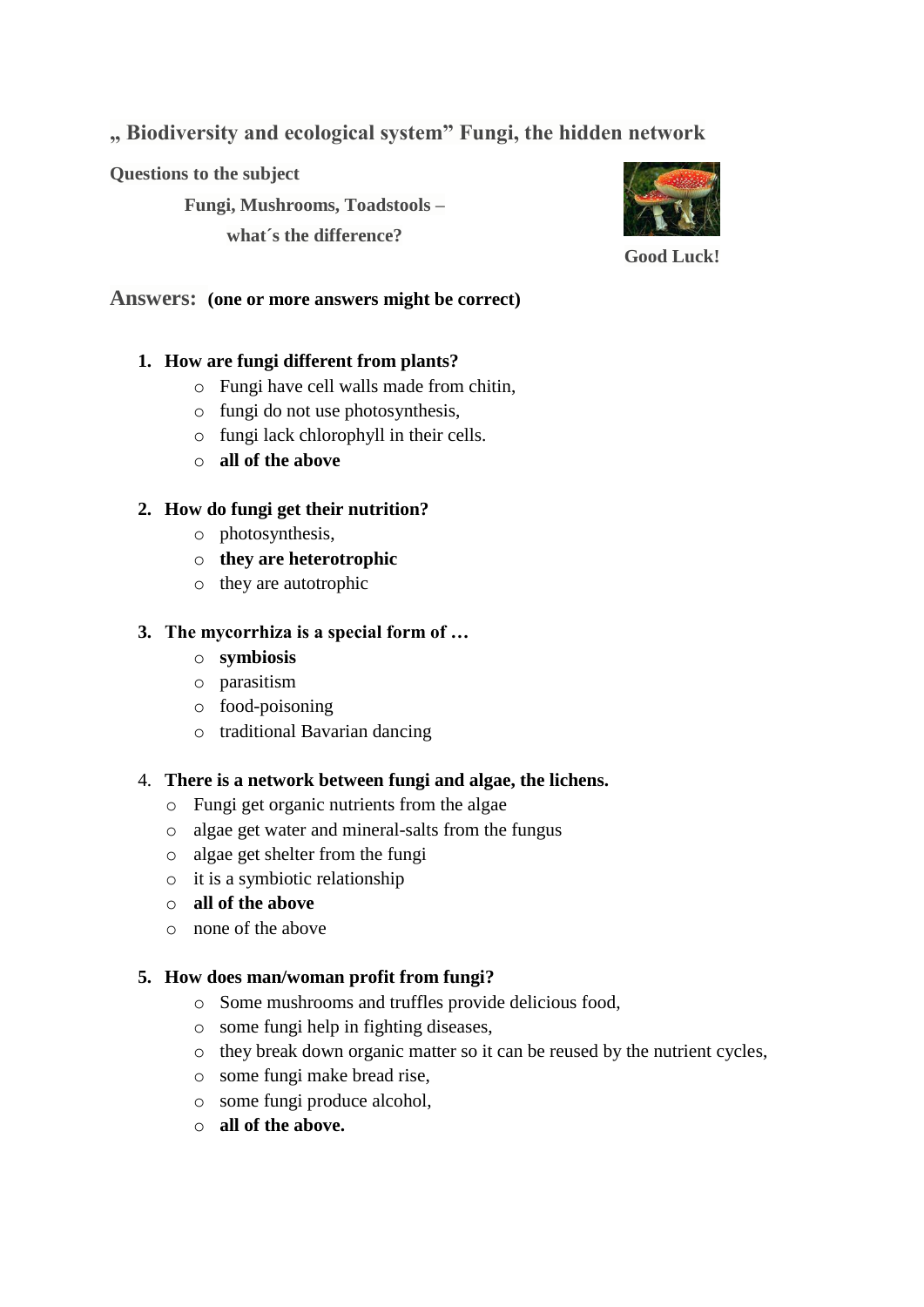## **6. There is also an interaction between animals and fungi. Pick the right answers.**

- o slugs cultivate fungi for food
- o **some termite species are cultivating fungi for food**
- o **some insects inject their eggs into fungi**
- o **some fungi parasitize insects (carterpillars, chrysalis) and other animals**
- o **birds build their nests in trees attacked by bracket fungi**

## **7. Which of the following fungi destroy their hosts?**

- o Porcini Mushroom *Boletus edulis*
- o **Honey-Fungus** *Armillaria mellea*
- o Field Mushroom *Agaricus campestris*
- o Fly Agaric *Amanita muscaria*
- o Tinder fungus *Fomes fomentarius*

#### **8. Which ones are symbiotic partners of the trees?**

- o **Porcini Mushroom** *Boletus edulis*
- o Honey-Fungus *Armillaria mellea*
- o Field Mushroom *Agaricus campestris*
- o **Fly Agaric** *Amanita muscaria*
- o Tinder fungus *Fomes fomentarius*

#### 9. **What is meant by the "hidden network"?**

- o a secret circle of undercover agents
- o **the interconnection of tree roots and mycelial strings (mycorrhiza)**
- o an invisible spider web
- o the dark net

#### **10. We are talking about ecological systems. Where can you find fungi?**

- o In dry meadows,
- o in mires,
- o in saltwater,
- o in sweet water,
- o in icy water,
- o in fields,
- o in all kinds of forests,
- o on stones,
- o **all of the above.**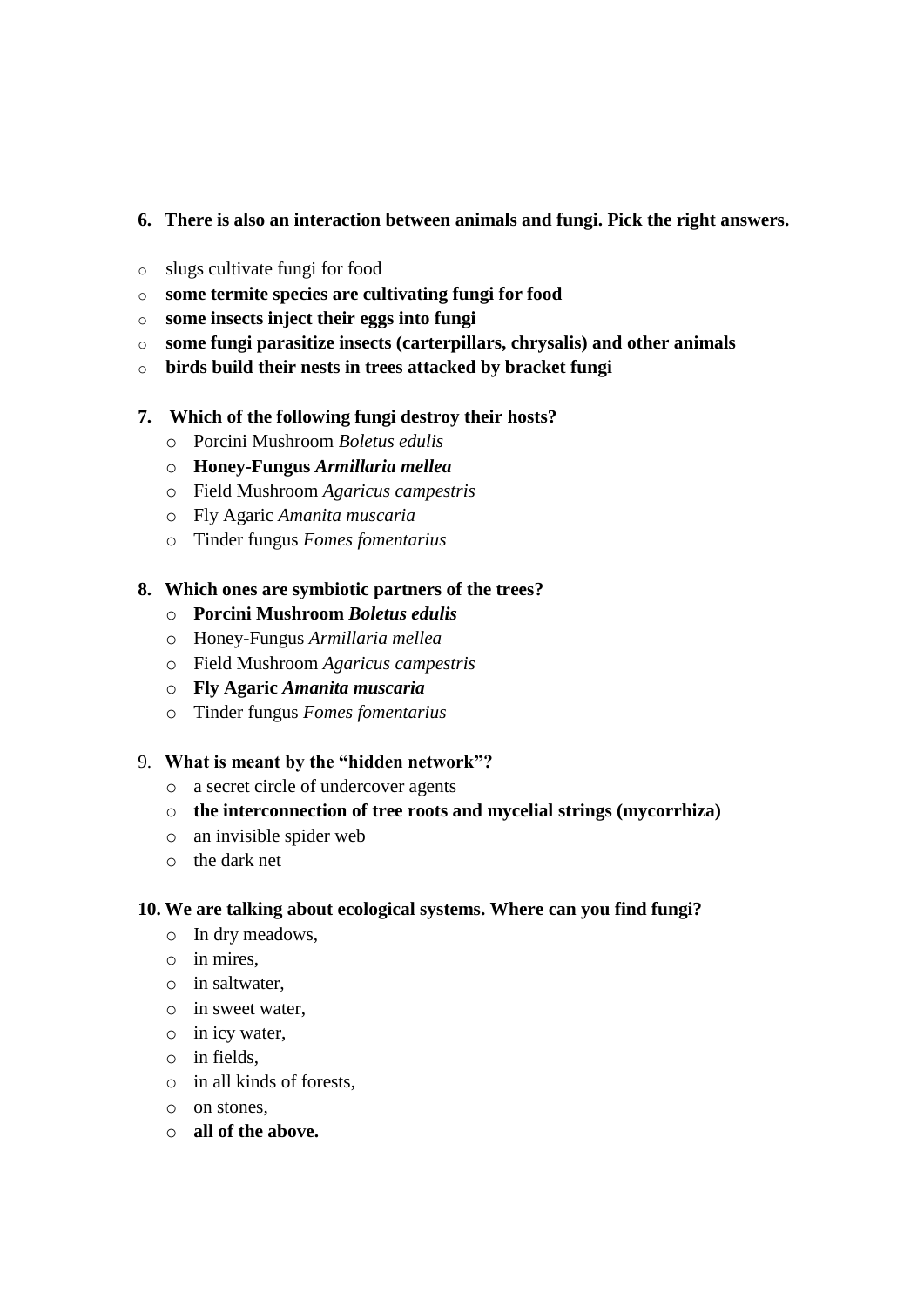## **11. Some families and species of fungi exist all over the world.**

## **If you think about the reason, what would you answer?**

- o people took them with them when they emigrated to other countries and continents
- o the spores are globally dispersed by the wind,
- o the spores are spread by animals
- o **all of the above,**
- o none of the above.

# **12. "I have picked a nice mushroom", your friend asks. "Can I eat it?" What do you answer?**

- o In principle, you can eat all fungi. But some of them only once.
- o Liking the smell and the taste? Then you can eat it.
- o If you cook the fungus, the poison will be destroyed,
- o If animals have eaten part of the fungus, it's a good one,
- o **You must know the species you've picked. Check it up in a mushroom book or ask an expert.**
- **13. You went to the woods near Laufen and found the following species:** Boletus edulis, Amanita phalloides. Agaricus campestris and Armillaria mellea, Fomes fometarius**. You want to cook a meal for your host family. Which species will you not take?**
	- o **Amanita phalloides**
	- o Boletus edulis
	- o Agaricus campestris
	- o Armillaria mellea
	- o Fomes fometarius
	- o all of them
- **14. Fungi play a vital role in ecosystems. Pick out the right answers!**
	- o they effect climate change
	- o most of the trees grow better without mycorrhiza.
	- o **fungi can cause many problems in agriculture**
	- o **fungi play an important role in human and animal nutrition.**
- **15. When is the main fruiting season of mushrooms in central Europe?**
	- o in spring
	- o in summer
	- o **in autumn**
	- o in winter
	- o perennial